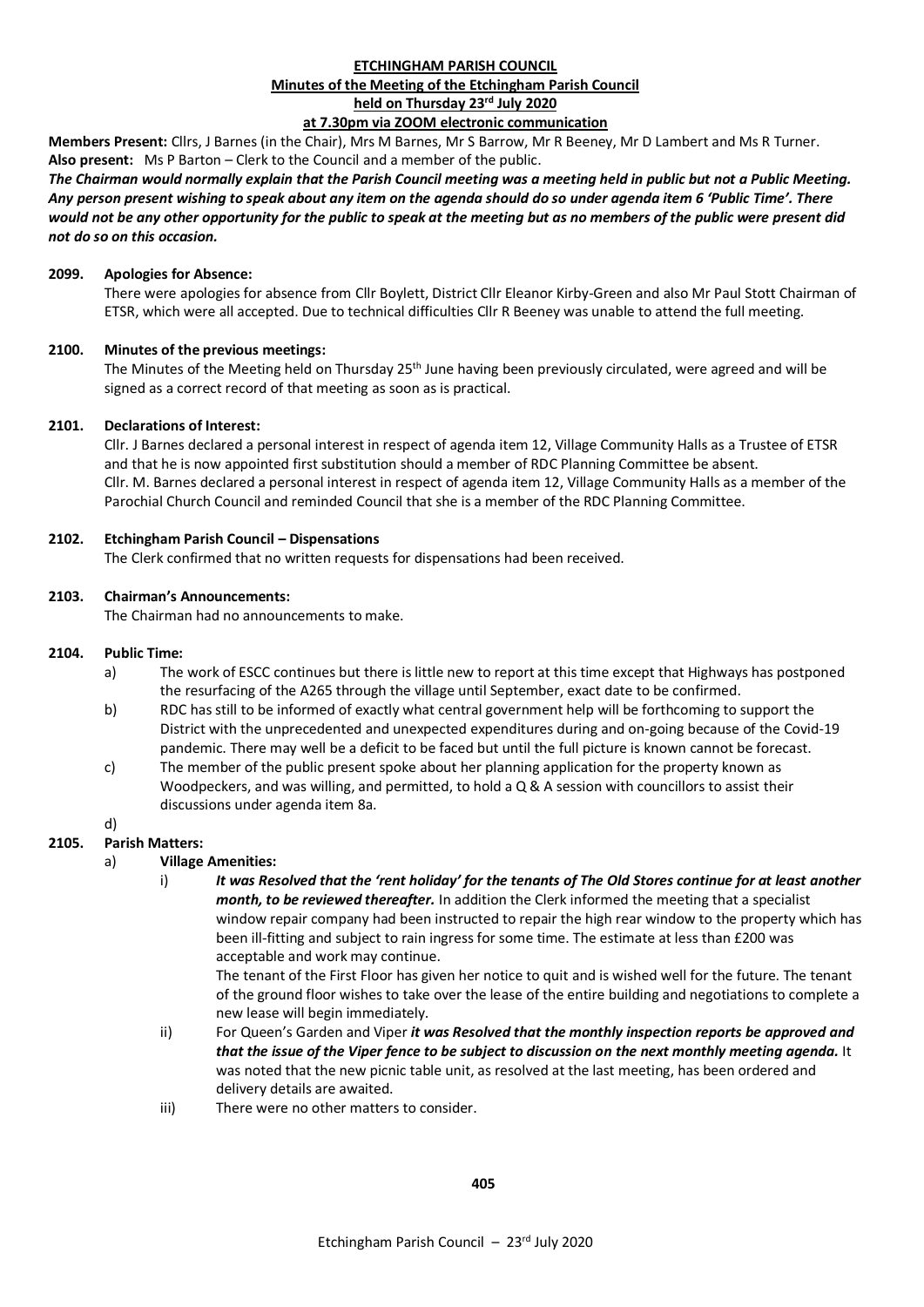# b) **Children and Young People:**

- i) Cllr Turner reported that Mrs Margaret Williams retires as Head Teacher on 1<sup>st</sup> September when the new head teacher will commence in the role. The school roll will stand at 104 for the new school year. In spite of and with regard to current restrictions the Year 6 completing their primary education this year were treated to a fun day of games and entertainment to celebrate. *It was Resolved that concerns regarding funding by Central Government for Early Years Learning be*
- *raised by the MP.* ii) In Cllr Boylett's absence questions were requested to his report, previously circulated but there were none, and the full report is on file.
- iii) Cllr Lambert reported that the work on replacing the equipment in Queen's Garden still remains on hold due to the Covid-19 pandemic but it is understood that the fundraising event that had to be cancelled in May will be ready to re-instate as soon as restrictions allow.
- iv) There were no other matters to consider.

# c) **Highways, Footpaths and Community Safety:**

- i) It appears that Highways has removed the large Giant Hogweed Plant on the verge of Oxenbridge Lane. Pot holes have been repaired in Church Lane/Hill and resurfacing is also scheduled shortly for sections of Sheepstreet Lane.
- ii) In Cllr Boylett's absence questions were requested to his report, previously circulated but there were none, and the full report is on file. The Council welcomed the return of the Speedwatch sessions, albeit under the new restrictions and hoped that speeds would soon return to the previous level as, although not perfect, is better than the national average.
- The Council welcomed the return of the Speedwatch sessions, albeit under the new restrictions and hoped that speeds would soon return to the previous level as, although not perfect, is better than the national average.
- iii) Cllr Lambert had re-inspected the footpath he previously strimmed off Borders Lane and was pleased to report that the local farmer had indeed carried out his promise to use his agricultural equipment to clear further stubborn vegetation. He also reported that the Council strimmer has been serviced and is ready for collection. Proof of cost will be handed to the Clerk to enable full reimbursement to be made.
- iv) There were no other matters to consider

## d) **Environment and Other issues:**

There were no matters to consider.

e) Having been previously circulated and following discussion at the meeting *it was Resolved that the Clerk respond to the Consultation on the Empty Housing Action Plan supporting the work thus far but regretting consideration is not being given to including temporarily vacant properties that could potentially be leased from the owner and managed by Optivo or similar Housing Association for short term relief from homelessness.*

## **2106. Planning:**

**Cllr Mary Barnes reminded Council that she is a member of Rother District Council Planning Committee and Cllr John Barnes reminded Council that he is now listed as a substitute member of Rother District Council Planning Committee should there be an absentee.**

**a)** RR/2020/954/P – King John's Nursery, Sheepstreet Lane – Erection of a poly tunnel. *It was Resolved to support this application***.** Reference OWPC24872 refers.

RR/2020/826/P – Woodpeckers, Straight Mile - Change of use of part of garden to a dog day care facility including construction of dog day care building, new footpath, use of existing access and extended parking area.

Following a site inspection and information received during earlier public time *It was Resolved to add another comment to the RDC website asking to amend the previous Objection to General Comment and saying: After a site visit and further discussion at full Council it is resolved that EPC does not wish to call in this application so long as strict conditions are imposed on any permission to be granted as follows:*

*a) Any permission to be granted to the applicants alone, not to the property.*

*b) Arrangements for the abatement of any noise nuisance to be installed in line with the advice and judgment of Environmental Health department.*

*c*) Any permission to be subject to strict enforcement of hours of work i.e. 06.30 – 18.30 Monday to Friday only and *excluding Bank Holidays.*

b) There were no other planning matters to consider.

**406**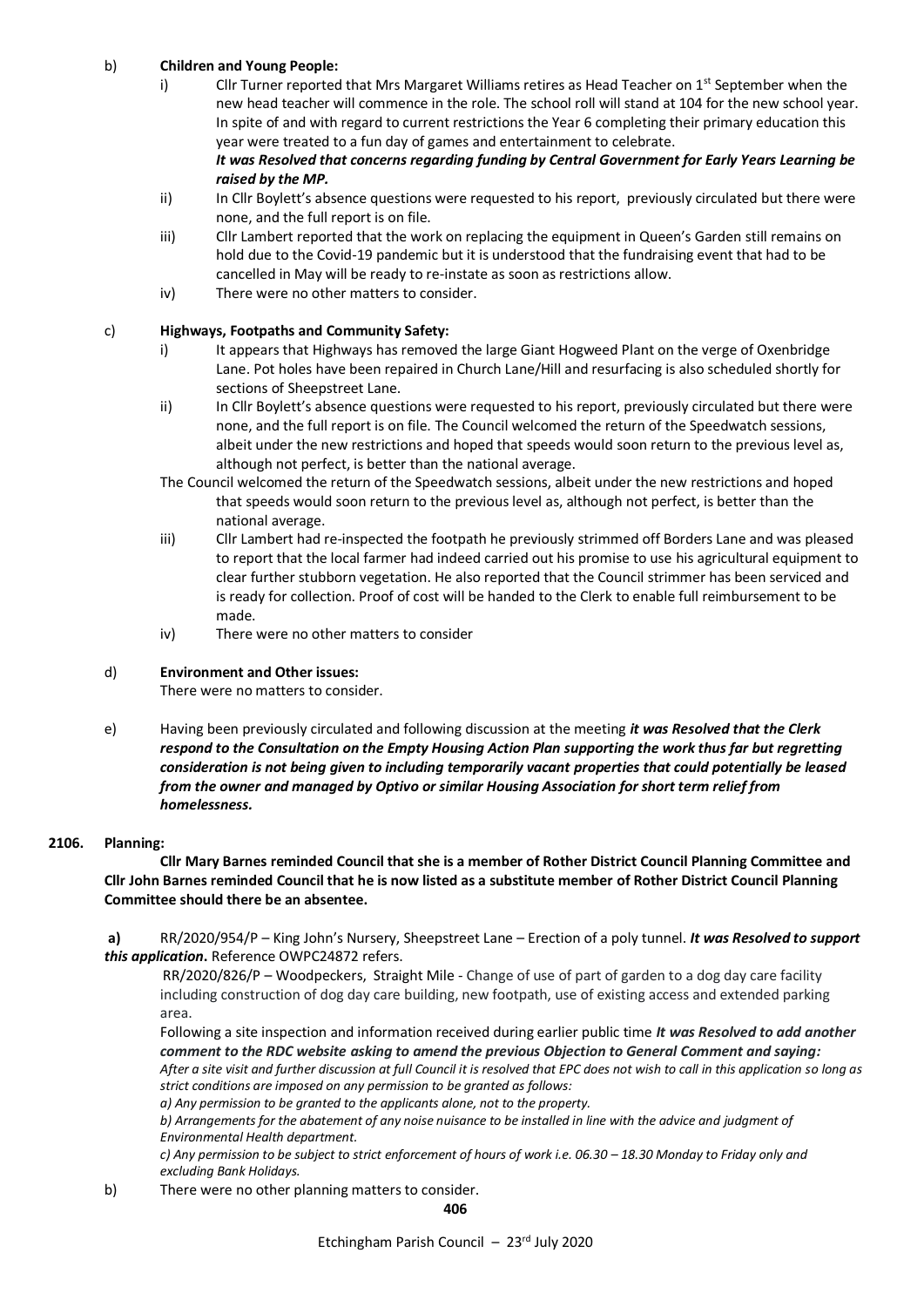a) Authorisation of payments **–** the Clerk presented to Council the accounts for payment.

| <b>Payments July</b>     |                                                    | <b>PAID</b> |
|--------------------------|----------------------------------------------------|-------------|
| P Barton                 | Salary & Expenses July 2020                        | 932.80      |
| L Worton                 | Salary & Expenses June 2020                        | 147.69      |
| <b>HMRC</b>              | Qtr 1 PAYE - 2 members of staff                    | 705.06      |
| Co Op Bank               | Auto Chg Fee Sweep DD 03/07/20                     | 30.00       |
| <b>Crane Designs Ltd</b> | NP Mthly charge for hosting site DD<br>06/07/2020  | 15.00       |
| <b>Crane Designs Ltd</b> | EPC Mthly charge for hosting site DD<br>06/07/2020 | 15.00       |
| <b>Focus Group</b>       | DD 24/07/2020 Office Phone to 30/06/2020           | 28.44       |
|                          | <b>Total Payments</b>                              | £1.873.99   |

It was *RESOLVED that the payments for July 2020 be approved and that proof of the BACs payments together with copies of the relevant invoices be signed by two councillors to comply with Financial Regulations and best practice as soon as possible.*

b) The previously un-submitted Bank Reconciliation for Qtr 3 was presented for approval and accepted.

c) The Clerk presented the 4<sup>th</sup> Quarter Accounts (End of Year) for 2019/20 this included a bank reconciliation showing a balance of £58,413.62 and Income and Expenditure Analysis showing £62,375.70 income and £50,531.91 expenditure. It was *Resolved that the*  accounts were approved to be presented for Internal Audit.

d) The Report of the Internal Auditor on the Accounts for 2019/2020 having been circulated with no questions raised was taken as read and adopted.

- e)The Annual Report 2019/2020 having been previously circulated it was **RESOLVED** that the Chairman presiding andClerk/RFOshouldsignSection I-AnnualGovernanceStatementoftheAnnualReturn.
- f) It was also **RESOLVED** that Section 2- Accounting Statements be approved as properly representing the receipts and payments for 2019-2020.

### **2108. Villager of the Year**

It was *RESOLVED that an award for Villager of the Year be instituted, to be considered – although not necessarily awarded – annually. Each award being made once only to an individual unless a different service is being recognised.* The suggested award name The Emma Beeney Award for Outstanding Service to the Parish of Etchingham to be used only the family's consent. To be requested.

### **2109. Etchingham Neighbourhood Plan**

The Clerk, as Acting Secretary to the NP Steering Committee, reported that work continues on the draft Plan for submission at Reg 14 now that the amendments and suggested additional text has been received from RDC. Pressure of work notwithstanding this is now a priority project.

# **2110. Village Community Halls**

ETSR is making all necessary plans and preparations to re-open the Halls in September should the school be fully reopening and subject to users wishing to make bookings for classes or small groups. Larger gatherings will still not be possible.

**407**